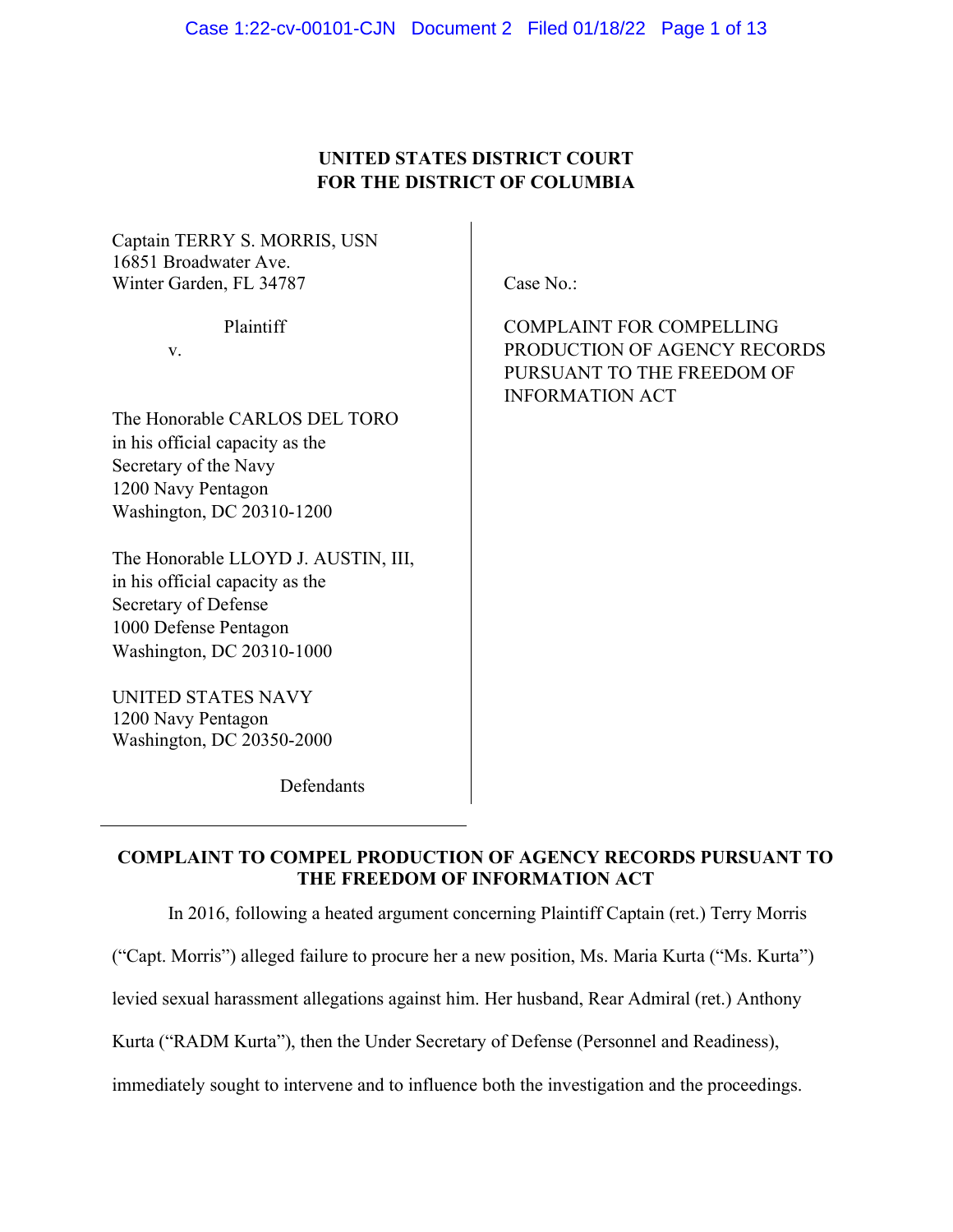#### Case 1:22-cv-00101-CJN Document 2 Filed 01/18/22 Page 2 of 13

This resulted in a Board of Inquiry (BOI) which, despite a complete lack of corroborating evidence, and massive legal errors concerning unlawful command influence and ex parte discussions with a legal advisor, held that Plaintiff should be separated from the Navy, with an honorable characterization of service and his current rank of O-6 (Captain). Commander, Naval District Washington, Director of the Navy Staff (General Court Marshal Convening Authority), Commander, Naval Personnel Command and the Under Secretary of the Navy for Manpower and Reserve Affairs all concurred with both the characterization and retirement grade recommendation. Yet, the errors continued. Ms. Kurta was permitted to add additional testimony to the record which was considered by the Secretary of the Navy, without opportunity for crossexamination or response. In 2018, more than 2 years after the initial allegations were filed, the Secretary of the Navy, Richard Spencer ("SECNAV Spencer"), a colleague of RADM Kurta, rejected the BOI, Commander, Naval District Washington DC, Director of the Navy Staff and Commander, Naval Personnel Command's recommendations, 6 Navy Flag Officers and the Under Secretary of the Navy, and instead chose to discharge Plaintiff with a statement of unsatisfactory conduct included in his DD214 and at a lower paygrade. Plaintiff's 31 years of honorable and decorated service thus ended under this wrongful cloud.

It is clear that SECNAV Spencer came to this decision based upon communications, information, and potentially even alleged evidence that was not provided to the Plaintiff, legal counsel for the Plaintiff, or any of the 5 reviewers of the case. Plaintiff is suing under FOIA in order to receive this alleged evidence and information, or a description as allowable within the guidelines of the FOIA. Absent this potential additional evidence provided to SECNAV, to include email, printed material, meetings and telephone conversations, there are compelling reasons to believe that SECNAV Spencer punished a career officer who ascended from E-1 to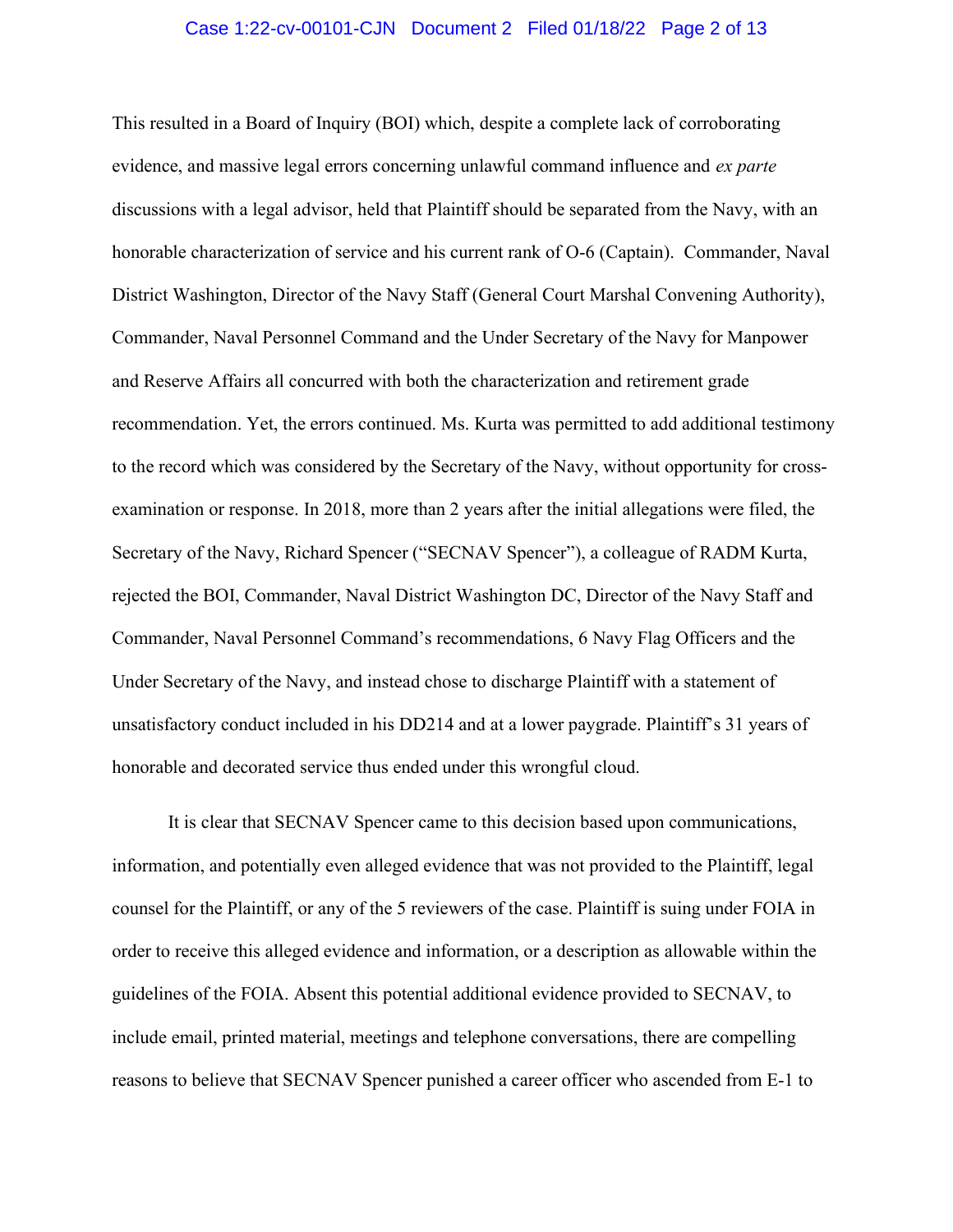#### Case 1:22-cv-00101-CJN Document 2 Filed 01/18/22 Page 3 of 13

Captain (O-6) without cause. Ms. Kurta, through her husband RADM Kurta, clearly had substantial access and opportunity to wield unlawful command influence over the proceedings, including over SECNAV Spencer, and the Kurtas even admitted to using it. The communications between the parties concerning Plaintiff's matter will determine to what extent they did, beyond just the incidents they have already admitted to.

 Plaintiff now seeks to correct his records and undo this injustice, but the Navy has acted to protect the backchannel communications involved. On October 7, 2019, Plaintiff requested a that the Board for Correction of Naval Records review his separation and correct the injustice done to him. In June of 2020, Plaintiff filed a FOIA request specifically seeking all emails sent to, and received by, a list of departments and individuals concerning both him, and his investigation, subsequent proceedings, and separation. The Navy, in its responses dated November 2020 (first release) and March 2021 (second release), did not indicate that it had found any emails concerning the Plaintiff, nor did it release any to him, or state why it did not release the emails to him. Given the situation, and the significant evidence, on the record, of RADM Kurta's attempts to interfere with the proceedings, such an alleged lack of emails strains credulity.

 Plaintiff now brings suit, pursuant to the Freedom of Information Act, to compel the Navy to search for the emails requested and to produce them to the Plaintiff. Any American citizen has a right to access those emails pursuant to FOIA. However, the context of Plaintiff's situation makes the Navy's inaction particularly egregious. Powerful civilian Defense Department officials sought to ensure that Plaintiff was punished for actions he did not commit, and now the Navy is seeking to protect them by hiding the evidence of their misconduct. This injustice cannot be allowed to stand.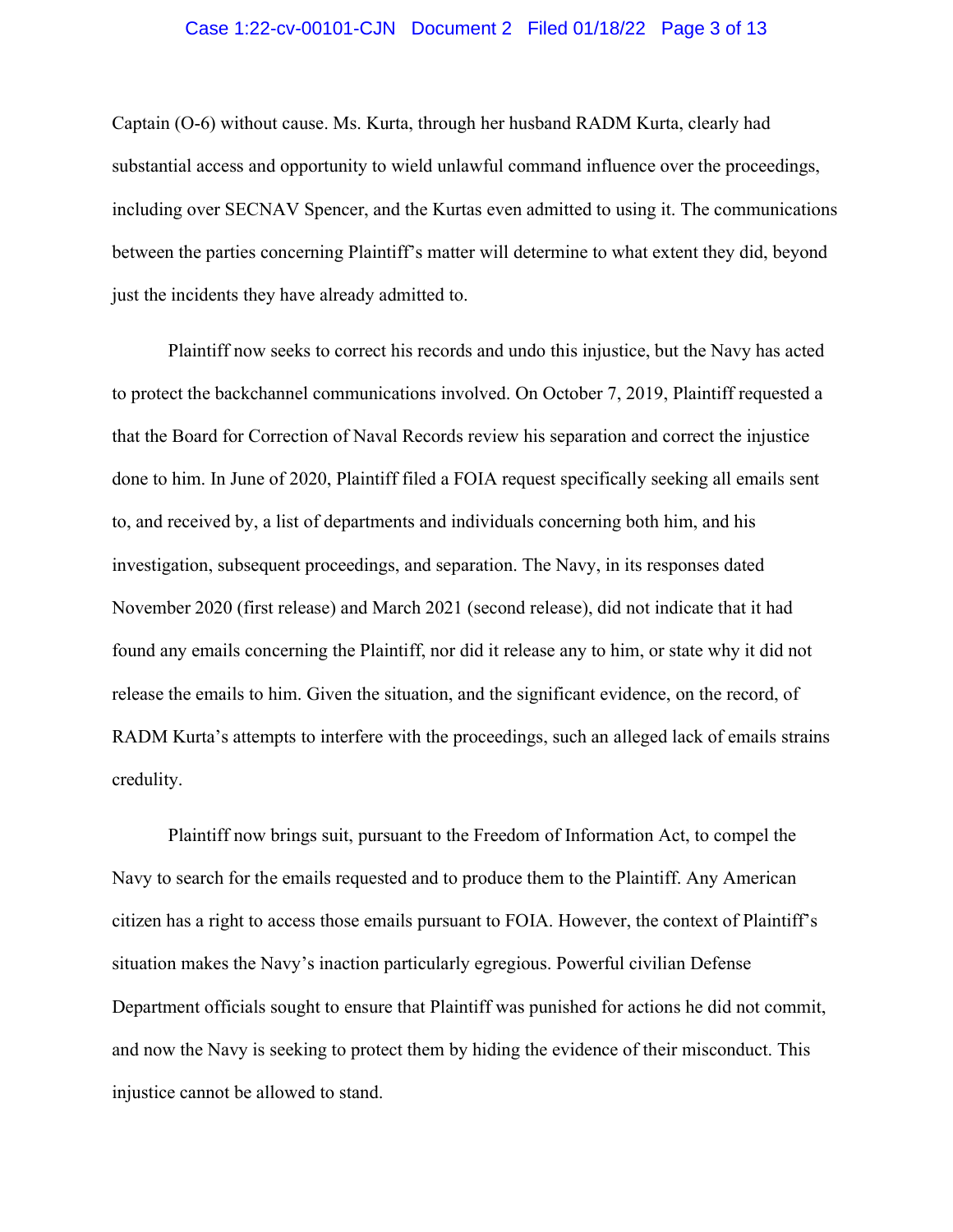# I. JURISDICTION AND VENUE

1. This Court has jurisdiction and venue pursuant to 5 U.S.C. § 552(a)(4)(B), which grants jurisdiction to the District Court for the District of Columbia to hear all complaints to compel production, under FOIA, of requested records improperly withheld from the complainant.

# II. THE PARTIES

- 2. Plaintiff Terry Morris is a retired Captain (O-6) in the United States Navy.
- 3. Defendant Carlos Del Toro acts on behalf of the United States of America in his official capacity as the Secretary of the Navy.
- 4. Defendant Lloyd J. Austin, III, acts on behalf of the United States of America in his official capacity as the Secretary of the Defense.
- 5. Defendant United States Navy has responsibility for the administration, control, and operation of the United States Navy ("USN").

# III. STATEMENT OF THE FACTS

- 6. Plaintiff is a decorated retired U.S. Navy Captain (O-6) who served in the Navy for 35 years, rising from Seaman Recruit, E-1, to Captain O-6, he twice deployed in command of squadrons and a Navy Air Wing, and has more than 340 combat flight hours. Exhibit 1, Awards and Medals of Captain Morris.
- 7. Plaintiff was assigned to the Chief of Naval Operations Executive Panel ("CNO N00K").
- 8. The CNO N00K was a small office which was then in the process of being dissolved by the Department of the Navy.
- 9. Ms. Kurta was a civilian employee of the Navy in CNO N00K at the time of its dissolution process.
- 10. She is married to RADM Kurta, a retired U.S. Navy Rear Admiral then employed as the Under Secretary of Defense for Personnel and Readiness.
- 11. RADM Kurta had previously served as the Director of Navy Flag Officer Management and Development.
- 12. Ms. Kurta and Plaintiff, in June of 2016, had a heated argument concerning Plaintiff's alleged failure to procure her a follow-on civilian position for after the office was dissolved.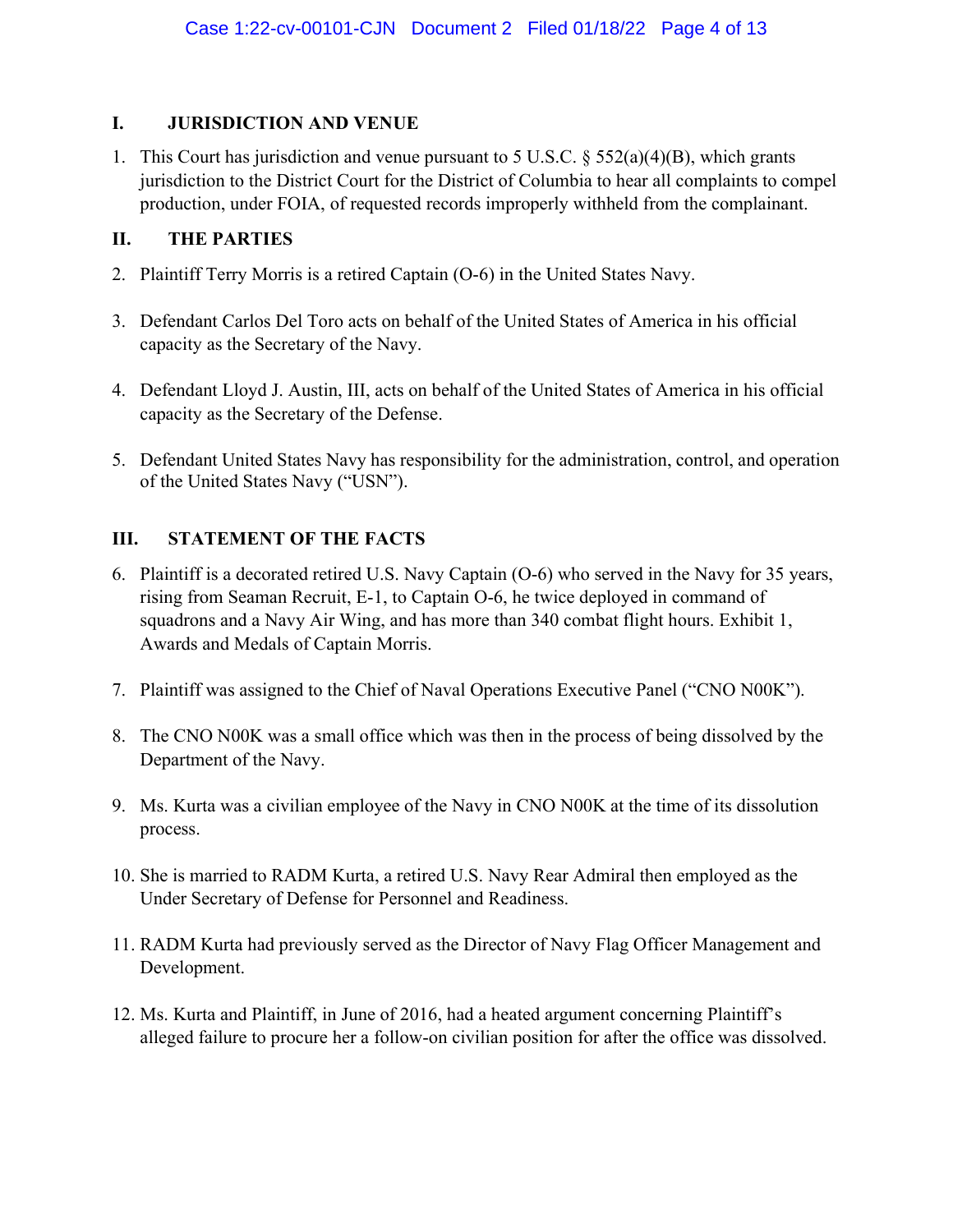- 13. Following this heated argument, in June of 2016, Ms. Kurta alleged to Dr. Maren Leed, an individual under whom she was seeking a position as an executive assistant, that Plaintiff had sexually harassed her.
- 14. Ms. Kurta alleged that Plaintiff had engaged in extensive sexual harassment over a long period of time, allegedly touching on her shoulders, legs, and back, and had allegedly once tugged on the inside of her paints' waistline while commenting on her weight loss.
- 15. Dr. Leed reported these allegations to the Vice Chief of Naval Operations, which resulted in an investigation by NCIS into Plaintiff and his command tenure at CNO N00K.
- 16. Immediately following her stating of the allegations to Dr. Leed, she received the position she had sought as an executive assistant for her, despite the position not existing at the time.
- 17. This investigation also investigated alleged sexual harassment by Plaintiff of Ms. Stella Murcia, who alleged that Plaintiff had grazed her right breast while passing her during a crowded fire drill investigation.
- 18. The investigation was commenced on July 25, 2016 and found no directly corroborating evidence for Ms. Kurta's allegations. Exhibit 2, Records from NCIS Investigation.
- 19. This lack of evidence was reinforced by the small nature of the office and limited number of personnel, which meant that all the personnel involved were working in close contact on a day-to-day basis. Id.
- 20. Despite this close contact and Plaintiff's alleged extensive and long running sexual harassment, none of the interviewed personnel reported ever seeing any evidence of it. Id.
- 21. In addition, RADM Kurta, as Under Secretary of Defense for Personnel and Readiness, issued DoD Directive 6495.01, which required any personnel who had been informed of sexual harassment or assault to immediately report those violations of the UCMJ.
- 22. Ms. Kurta allegedly told RADM Kurta about what happened, yet RADM Kurta never reported any alleged violations, which his own office had declared he was under a mandatory duty to do.
- 23. Nor did Ms. Kurta ever file a Sexual Assault Prevention Response (SAPR) report to protect herself from further harm when the alleged harassment occurred, and she did not report the alleged incidents to NCIS either.
- 24. There is no record of RADM Kurta filing a SAPR report either.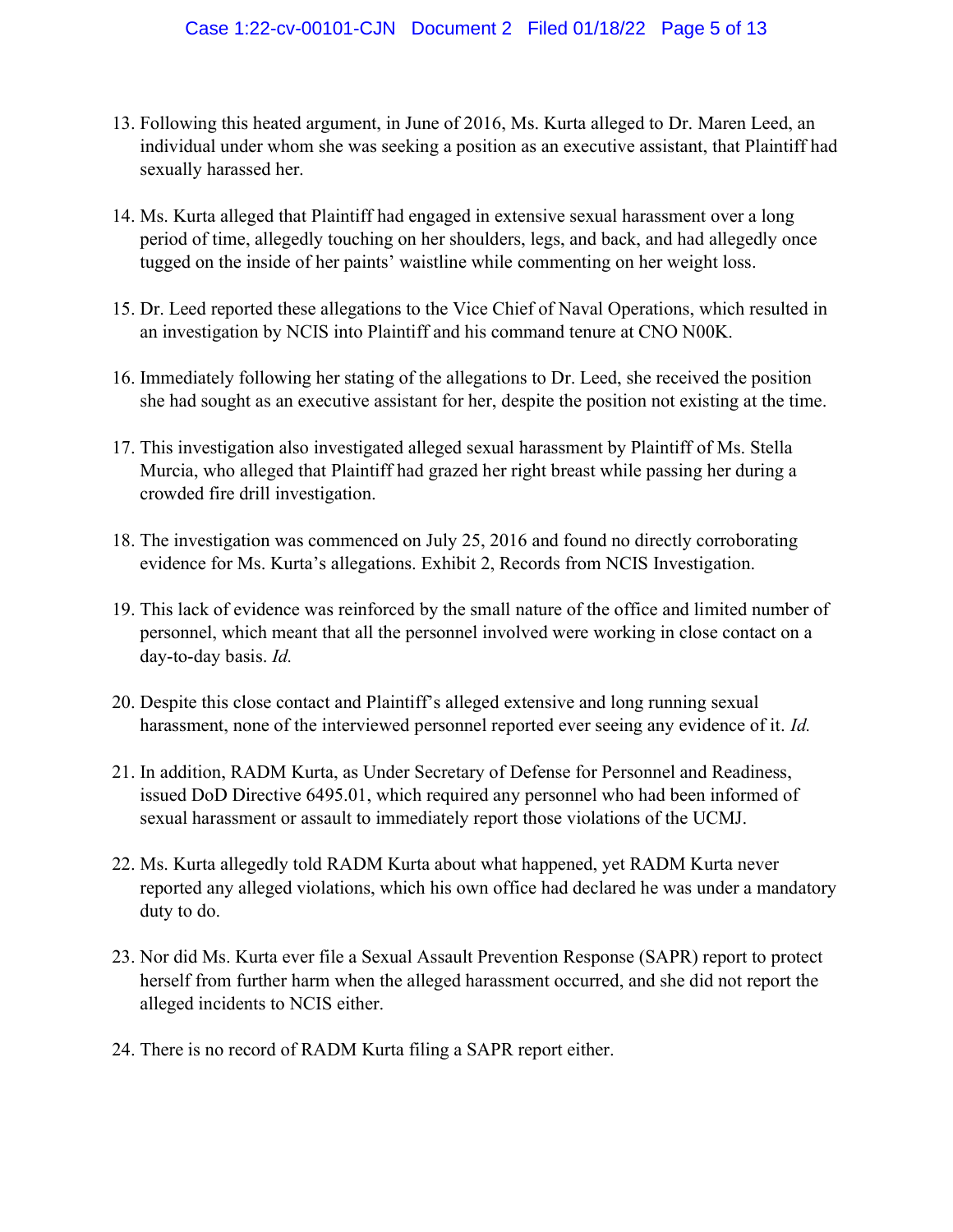- 25. In short, the first time the allegations ever came out was after the dispute between Ms. Kurta and Plaintiff concerning his alleged failure to obtain a new post for Ms. Kurta in the face of the impending closure of the office.
- 26. RADM Kurta became directly involved in the investigation, with one of the NCIS interviews of Ms. Kurta occurring in his Pentagon office while he was present. Exhibit 17, NCIS Interview Report dated August 25, 2016.
- 27. As the then Under Secretary of Defense for Personnel and Readiness, RADM Kurta had direct authority for advising the Secretary of Defense on recruiting and career development, granting him immense influence over DoD personnel decisions and career tracks, including for NCIS personnel.
- 28. Despite the immense influence RADM Kurta wielded over the NCIS personnel conducting the investigation, they still found troubling contradictions in Ms. Kurta's testimony.
- 29. In the investigation she stated that she called her former supervisor on the day the alleged waistband incident occurred, but her former supervisor told NCIS that the call occurred months later, around the same time as her heated argument with Plaintiff.
- 30. Despite the lack of corroborating evidence, and the serious concerns as to Ms. Kurta's credibility, Plaintiff was offered, and refused, non-judicial punishment on December 12, 2016. Exhibit 3, Notification of Non-Judicial Punishment.
- 31. Despite having yet to undergo any criminal or administrative proceedings, Plaintiff was detached for cause on March 31, 2017.
- 32. Despite Plaintiff refusing NJP, no general court-martial was convened, instead the Navy initiated a Board of Inquiry on the matter in April of 2017. Exhibit 4, Notification of BOI dated April 17, 2017.
- 33. NJP is determined on the preponderance of the evidence, while general court-martials are on the beyond a reasonable doubt standard; Boards of Inquiry are on the preponderance of the evidence standard.
- 34. RADM Kurta not only interfered with the investigation, but he also interfered with the BOI.
- 35. Ms. Kurta testified that RADM Kurta expressed a clear desire to influence the process by contacting the Chief of Naval Operations, and later influenced the process by referring to Plaintiff as a "sexual predator" in a phone call with his personnel friend, the then Vice Chief of Naval Operations. Exhibit 5, NCIS Interview with Ms. Kurta dated July 13, 2016.
- 36. The VCNO was in the direct line of command of the members of Plaintiff's BOI.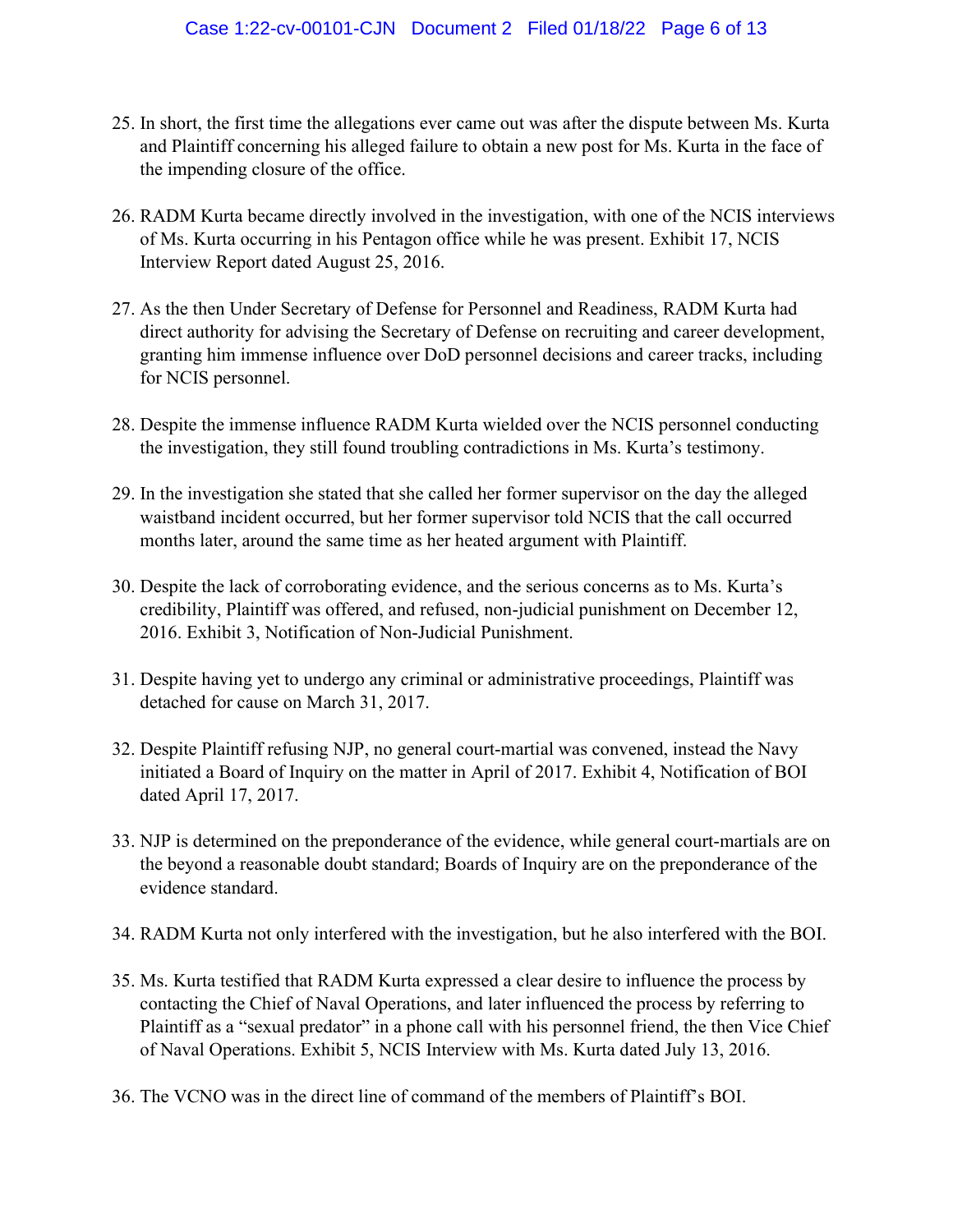- 37. RADM Kurta, who wielded significant influence over the careers of the officers sitting on the Board of Inquiry, also sat in on the BOI proceedings, the only government official to do so. Exhibit 6, Letter of Deficiency dated September 8, 2017.
- 38. Plaintiff, through his counsel, raised the issue of unlawful command influence to the BOI, who dismissed the objection on the apparent grounds that a "spouse of a complaining witness" was exempt from the rules of UCI. Exhibit 15, Response to Letter of Deficiency dated September 28, 2017.
- 39. There is obviously no such exception to the rules governing UCI.
- 40. The Board also claimed that there was no UCI because there was no direct evidence in the record that RDML Kurta influenced the outcome of the Board, which was an overly narrow application of the rules governing UCI, given his wider influence in the investigatory process and the decision to convene a BOI in the first place. Id.
- 41. Beyond unlawful command interference, there were many other serious errors committed by the Board of Inquiry.
- 42. The BOI committed a prejudicial legal error by consulting with the legal advisor without the presence of either the Plaintiff or his counsel. Exhibit 6; Exhibit 16, Email from Legal Advisor to Counsel for Capt. Morris dated August 14, 2017.
- 43. Participation of the legal advisor in any closed session of the Board is specifically banned under SECNAVINST 1920.6c.
- 44. The Board stunningly claimed that this was not a prejudicial error because they provided a post-facto record of the *ex parte* discussions, despite the serious substance of the issues discussed *ex parte* and Plaintiff's inability to represent his interests during said discussions. Exhibit 15.
- 45. The Board also improperly permitted Ms. Kurta to supplement her testimony without questioning under oath, six months after the Board hearing, through a victim impact statement which far exceeded the scope of what the statement was supposed to contain.
- 46. In her statement, she perfected her testimony, without being subject to further cross examination, by making claims which papered over her contradictory statements under oath during examination at the hearing.
- 47. She also used her statement to submit additional matters for the Secretary of the Navy to consider, without any chance for Plaintiff to respond.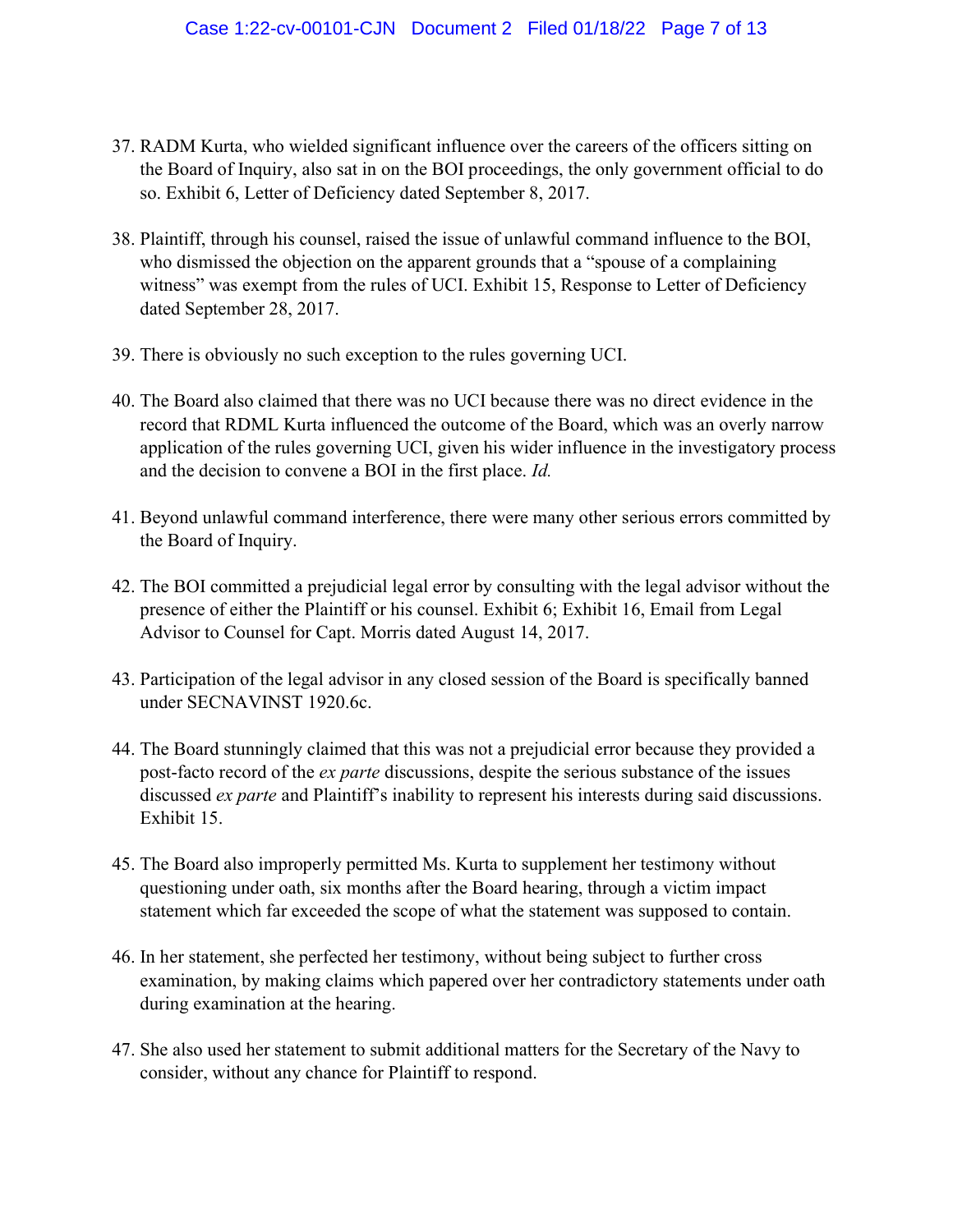- 48. Yet again, the Board of Inquiry had violated the binding rules governing its proceedings and permitted prejudicial materials to be entered without Plaintiff having an opportunity to represent his interests or respond.
- 49. After having overridden Plaintiff's objection to these massive due process violations, the BOI issued its findings on August 11, 2017. Exhibit 7, BOI findings dated August 22, 2017.
- 50. The Board of Inquiry found Ms. Murcia's complaint to be completely unsubstantiated. Id.
- 51. By contrast, despite the complete lack of corroborating evidence, the clear bias of Ms. Kurta, the credibility concerns found in the NCIS investigation, and overwhelming character evidence submitted on behalf of the Plaintiff, the BOI found Ms. Kurta's allegations to be substantiated by a preponderance of the evidence. *Id.*
- 52. On these grounds, the BOI found that Plaintiff had violated UCMJ 92 via misconduct and also found that he had performed below standards by failing to conform to prescribed standards of military deportment. Id.
- 53. Based on these findings, it recommended his separation with an honorable characterization and at his rank of O-6. Id.
- 54. Both Naval District Washington and the Naval Personnel Command concurred that Plaintiff's paygrade on discharge should be O-6, Captain, and his characterization should be Honorable. Exhibit 9, Memorandum from Deputy Chief of Naval Personnel to Assistant Secretary of the Navy (Manpower and Reserve Affairs) dated December 11, 2017.
- 55. Plaintiff chose not to contest his separation under honorable conditions at O-6, because he had already submitted a retirement request in 2016, has been diagnosed with aggressive prostate cancer in 2017, and wished wanted to focus recovery from said cancer. Exhibit 8, Response to Board of Inquiry decision dated March 6, 2018.
- 56. On May 29, 2018, Secretary of the Navy at the time, Richard Spencer, a colleague of RDML Kurta, departed from the BOI, Naval District, and Naval Personnel Command's recommendations and instead ordered that Plaintiff's separation code be classified as unacceptable conduct, and that he be reduced in paygrade on discharge to O-5. Exhibit 18, Separation Determination of Secretary of the Navy Richard Spencer.
- 57. Plaintiff filed his application to the Board for the Correction of Naval Records ("BCNR") on October 7, 2019. Exhibit 10, Plaintiff's Application to the BCNR.
- 58. On May 5, 2020, a six-month extension to permit a full response to the advisory opinion in Plaintiff's BCNR application was requested. Exhibit 11, BCNR Close Out dated June 21, 2020.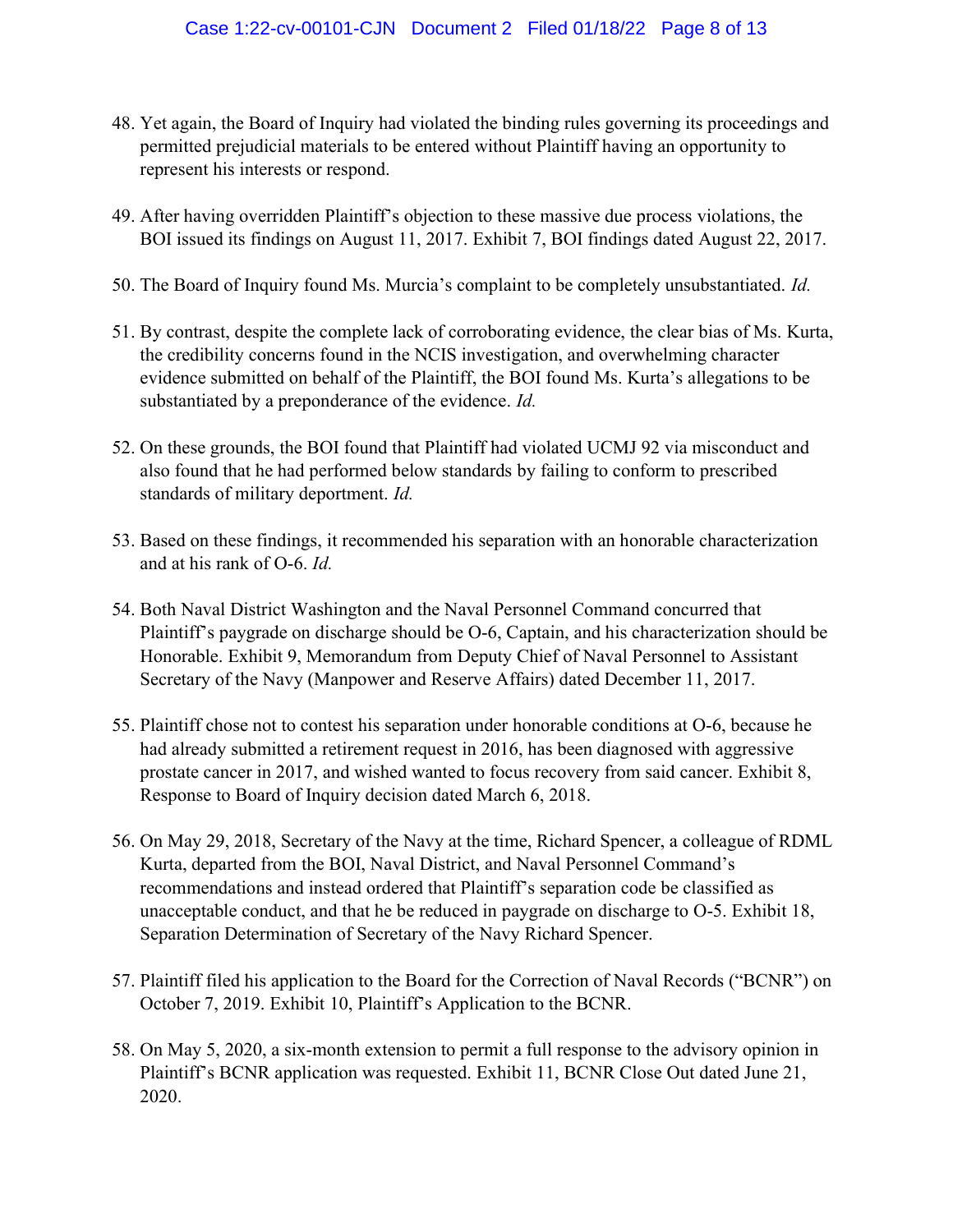- 59. The BCNR, on June 21, 2020, instead administratively closed the matter, without action, in order to permit Plaintiff to engage in a further factual inquiry. *Id.*
- 60. On June 26, 2020, Plaintiff, through counsel, filed a FOIA request to compel production of records by the Department of the Navy. Exhibit 12, Plaintiff's FOIA Request dated June 26, 2020.
- 61. This request specifically defined document with "the broadest possible meaning, to include all notes, memoranda, e-mails and other electronic messages, audio or videotape recordings, and any other data compilations, in whatever form. Id.
- 62. Under FOIA, Plaintiff requested any and all documents the Navy maintained on Capt. Morris, including, but not limited to, any investigations into alleged misconduct and all documentation sent or received regarding Plaintiff to and/or from the following offices between October 2015-July 2018:
	- a. Chief of Naval Operations;
	- b. Secretary of the Navy;
	- c. Vice Chief of Naval Operations;
	- d. Naval District Washington;
	- e. Naval Personnel Command;
	- f. Assistant Secretary of the Navy (Manpower and Reserve Affairs);
	- g. Under Secretary of Defense for Personnel and Readiness;
	- h. Director of Naval Staff; and
	- i. Naval Personnel Command.

### Id.

- 63. In addition, Plaintiff requested a copy of any and all documents the Navy maintained on Plaintiff which were sent or received to and/or from the following personnel between October 2015-July 2018:
	- a. Maria Kurta- Civ;
	- b. Anthony Kurta- Civ;
	- c. Estella Murcia- Civ;
	- d. Maren Leed- Civ;
	- e. Susan Adams- Civ;
	- f. Capt. Sam Paparo;
	- g. Capt. Will Triplett;
	- h. Capt. John Springett;
	- i. Capt. Sharon Ruest;
	- j. LCdr. James Raymond;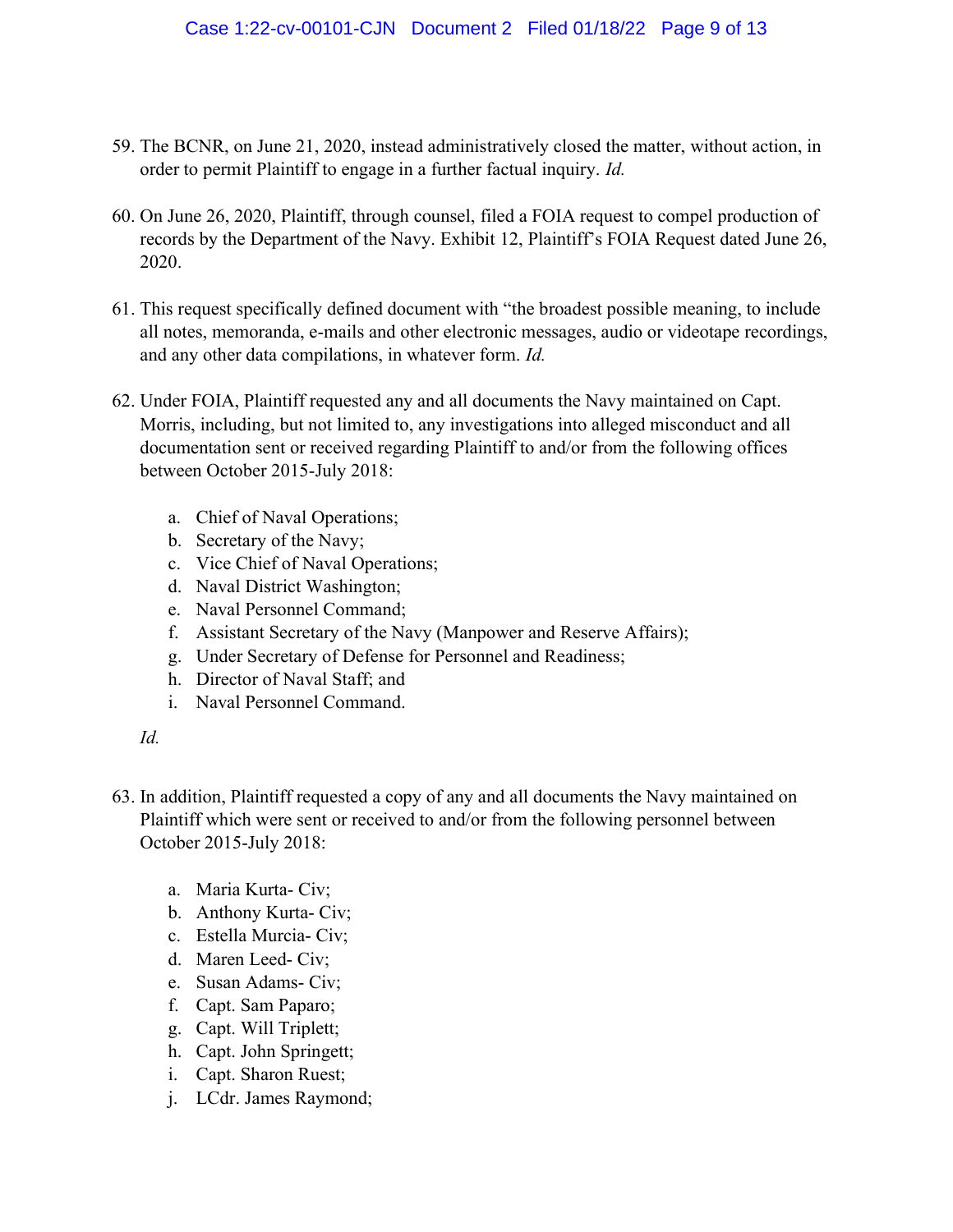- k. Cdr. Christopher Mullen;
- l. LCdr. Shelby Nikitin;
- m. Cdr. Curt Larson;
- n. RDML Johnny Wolfe;
- o. RDML Moises Deltoro; and
- p. RDML Francis Morley.

Id.

- 64. For the ease of all parties involved moving forward, parties a-i under ¶8 will be collectively referred to as the "Organizational Targets", parties a-p under ¶9 as "Individual Targets", and the two categories combined as "Target Parties."
- 65. On November 19, 2020, the FOIA request was partially answered by the Bureau of Naval Personnel, which submitted Plaintiff's personnel records, including the record of his Board of Inquiry ("BOI") proceedings. Exhibit 13, Department of the Navy FOIA Response dated November 19, 2020.
- 66. On March 25, 2021, the Department of the Navy submitted its response to Plaintiff's FOIA request, granting it in part and denying it in part, and submitting additional documentation from the investigation and BOI proceedings. Exhibit 14, Department of the Navy FOIA Response dated March 25, 2021.
- 67. However, it denied production of an additional 10 records, responsive to Plaintiff's request, on the grounds that they were protected under the 5 U.S.C.  $\S$  552(b)(5) deliberate process privilege as drafts and/or proposals of documents not in their final form. Id.
- 68. However, at no point did the Department of the Navy submit the most important information requested, the requested emails sent by, or received by, the Target Parties concerning Plaintiff. Exhibit 13; Exhibit 14.
- 69. In fact, the Department of the Navy appears to have either completely failed to search for the emails, or has hidden the results of said search, as they are never described in their FOIA Responses. Id.
- 70. The only way in which this would be otherwise is if no emails were sent between the Target Parties concerning Plaintiff, which is, at best, incredibly unlikely.
- 71. Given the clear evidence, on the record via testimony, that RADM Kurta had sought to intervene in Plaintiff's proceedings, and the significant circumstantial evidence of his handiwork, the email conversations concerning the investigation into Plaintiff's BOI and the proceedings are critical for determining the scope of his unlawful command influence. Exhibit 5.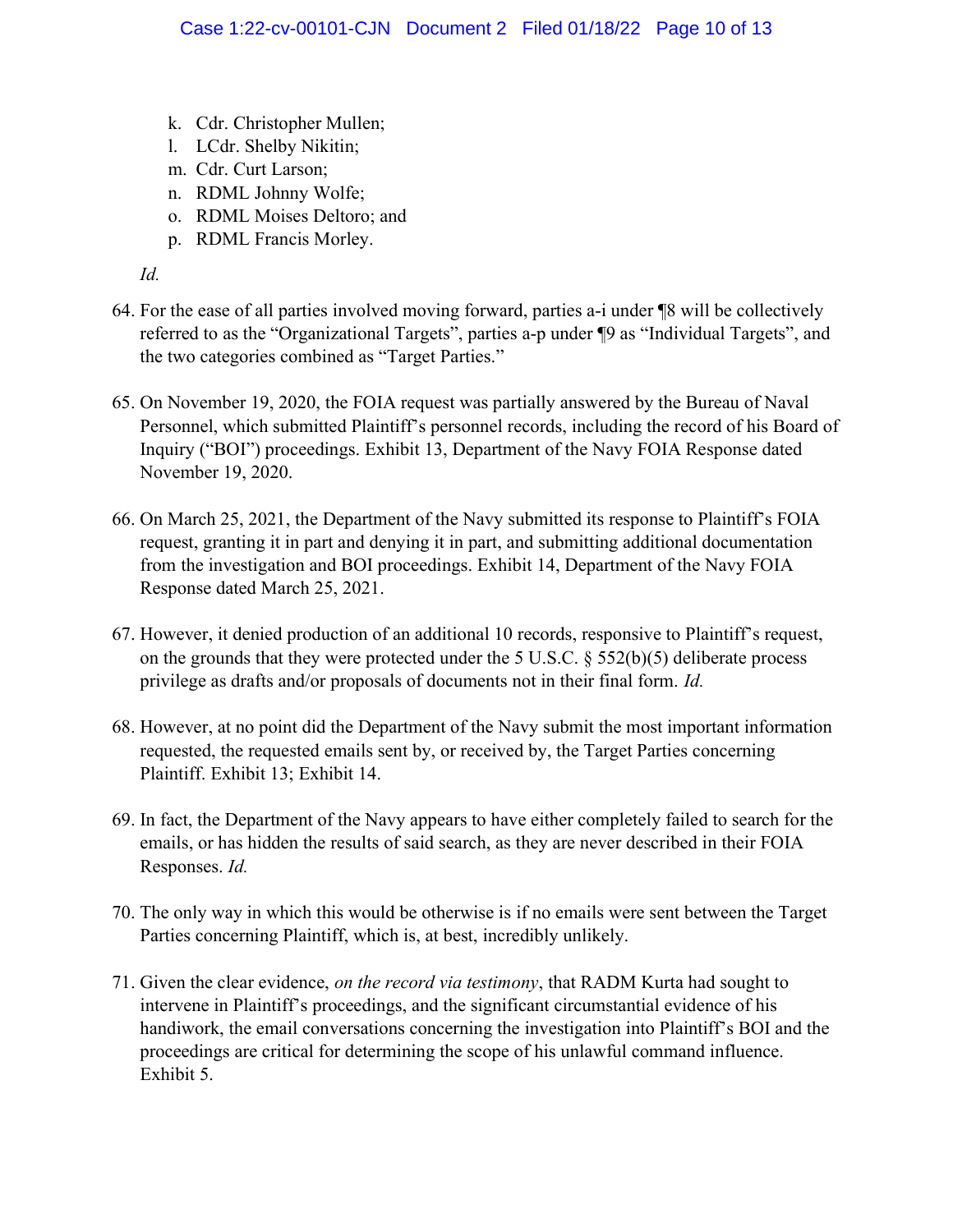72. This is reinforced by Secretary of the Navy's, a colleague of RADM Kurta, decision to go against the recommended characterization of separation, and Plaintiff's paygrade on separation. Exhibit 18.

# ARGUMENT

# Claim for Relief:

## Freedom of Information Act, 5 U.S.C. § 552

- Claim 1: The Department of the Navy violated the Freedom of Information Act by failing to search for email documentation, despite being specifically requested to by the Plaintiff.
- 73. The Freedom of Information Act, at 5 U.S.C. § 552(a)(3)(A), requires agencies to promptly make records available to any person who requests them and reasonably describes the record.
- 74. Federal agencies bear the burden of proving that they have complied with FOIA obligations. 5 U.S.C.§ 552(a)(4)(B); see also MuckRock, LLC v. CIA, 300 F. Supp. 3d 108 at 118 (D.D.C. 2018).
- 75. This includes proving that the search performed was adequate, which is determined under a "reasonableness" standard. MuckRock, 300 F. Supp. 3d at 119.
- 76. In particular, the methodology of the search must be reasonable. Id. (citing Oglesby v. U.S. Dep't. of the Army, 920 F.2d 57, 68 (D.C. Cir. 1990).
- 77. On June 26, 2020, Plaintiff, through counsel, specifically requested all documentation regarding Plaintiff sent or received by the Target Parties between October 2015 and July 2018. Exhibit X2.
- 78. This request specifically identified all notes, memoranda, and emails, among other definitions of "document." Id.
- 79. This meant that Plaintiff clearly reasonably described one tranche of the records requested, all emails between the Target Parties concerning Plaintiff sent between October 2015 and July 2018. See id.; see 5 U.S.C. § 552(a)(3)(A).
- 80. The Department of the Navy, under 5 U.S.C. § 552(a)(3)(A) was thus required to adequately search for these records and then either produce them, or to detail a reason as to why they could not be produced. Id.
- 81. Instead, the Department of the Navy clear did not search for any email documentation, as their response states that the only other documentation found, other than that already sent to the Plaintiff, was inter, or intra, agency draft documentation, created as part of the deliberative process. See Exhibit 14.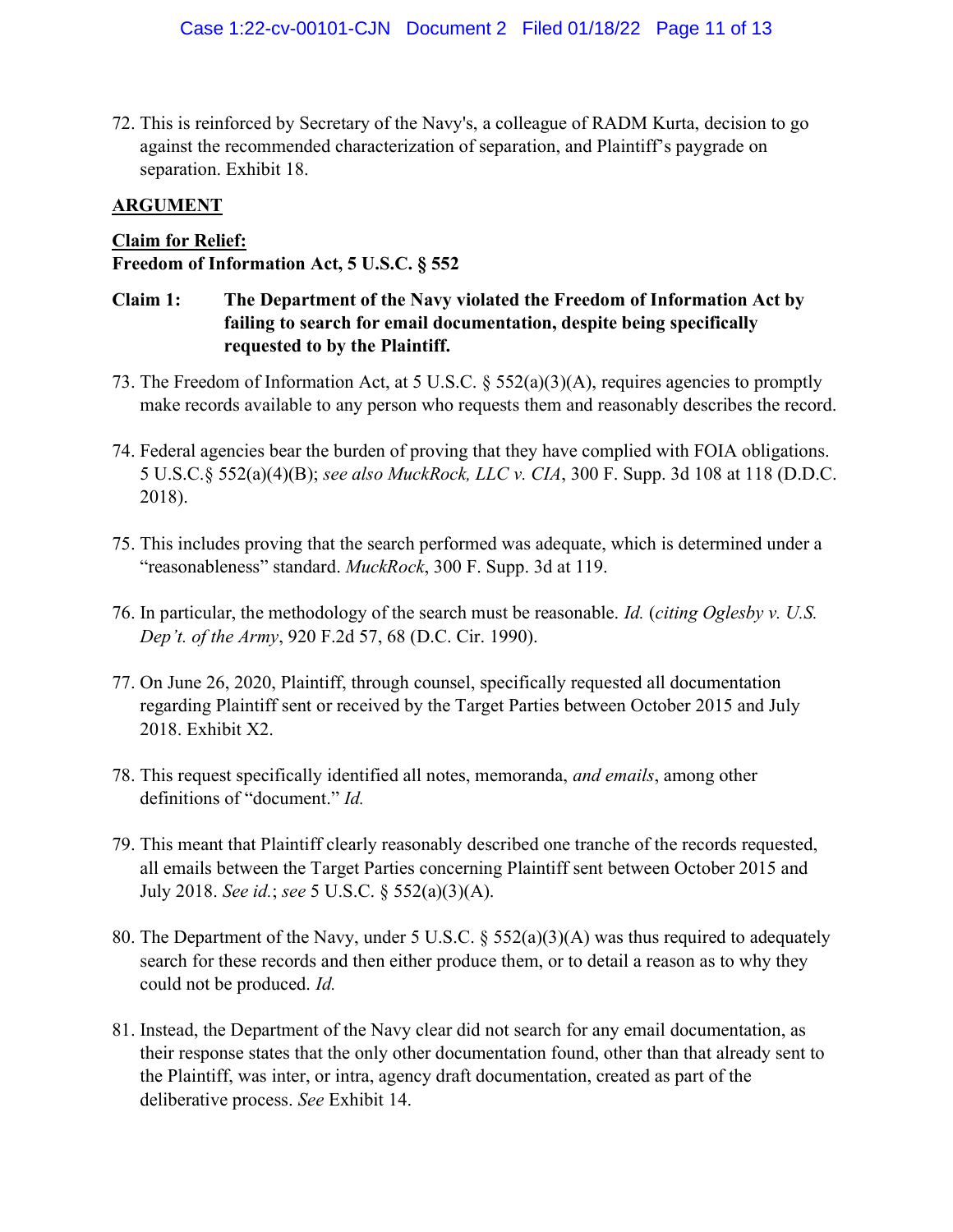- 82. For the contrary to be true, that the Department of the Navy did search for email documentation and found none, would require that none of the Target Parties shared email communications concerning Plaintiff between October 2015 and July 2018.
- 83. This is obviously ridiculous.
- 84. The Department of the Navy either did not perform a search as required under 5 U.S.C. § 552(a)(3)(A), did not perform a methodologically adequate search, or did perform a proper search and instead decided to hide the results from the plaintiff.
- 85. The failure to find any emails pertaining to the Plaintiff is clear evidence that the Department of the Navy did not make a search in good faith.
- 86. Plaintiff has a clear right to these emails regardless of the context of this matter, but this failure to search, or attempt to hide, becomes particularly egregious when the context of the unlawful command interference in his BOI is considered.
- 87. Given this, the Court should issue an order compelling the Navy to perform an adequate search and to reveal the results of said search. 5 U.S.C. § 552(a)(4)(B).

# **Conclusion**

WHEREFORE, the Plaintiff humbly requests that this Court issue an order:

- 1) Ordering the Department of the Navy to search its records for all emails pertaining to Plaintiff sent between the Target Parties, as defined above, between October 2015 and July 2018;
- 2) Ordering the Department of the Navy to produce all such records; and
- 3) Ordering that this production occur within three months; and
- 4) Staying these proceedings until such production has occurred.

In addition, Plaintiff notes to the Court and to the Defendant that, should he prevail, he will file a motion for the attorney's fees incurred, pursuant to the Equal Access to Justice Act, 28 U.S.C. § 2412.

Respectfully submitted,

### /s/DavidP.Sheldon

David P. Sheldon (DC Bar # 446039) Law Offices of David P. Sheldon, P.L.L.C.